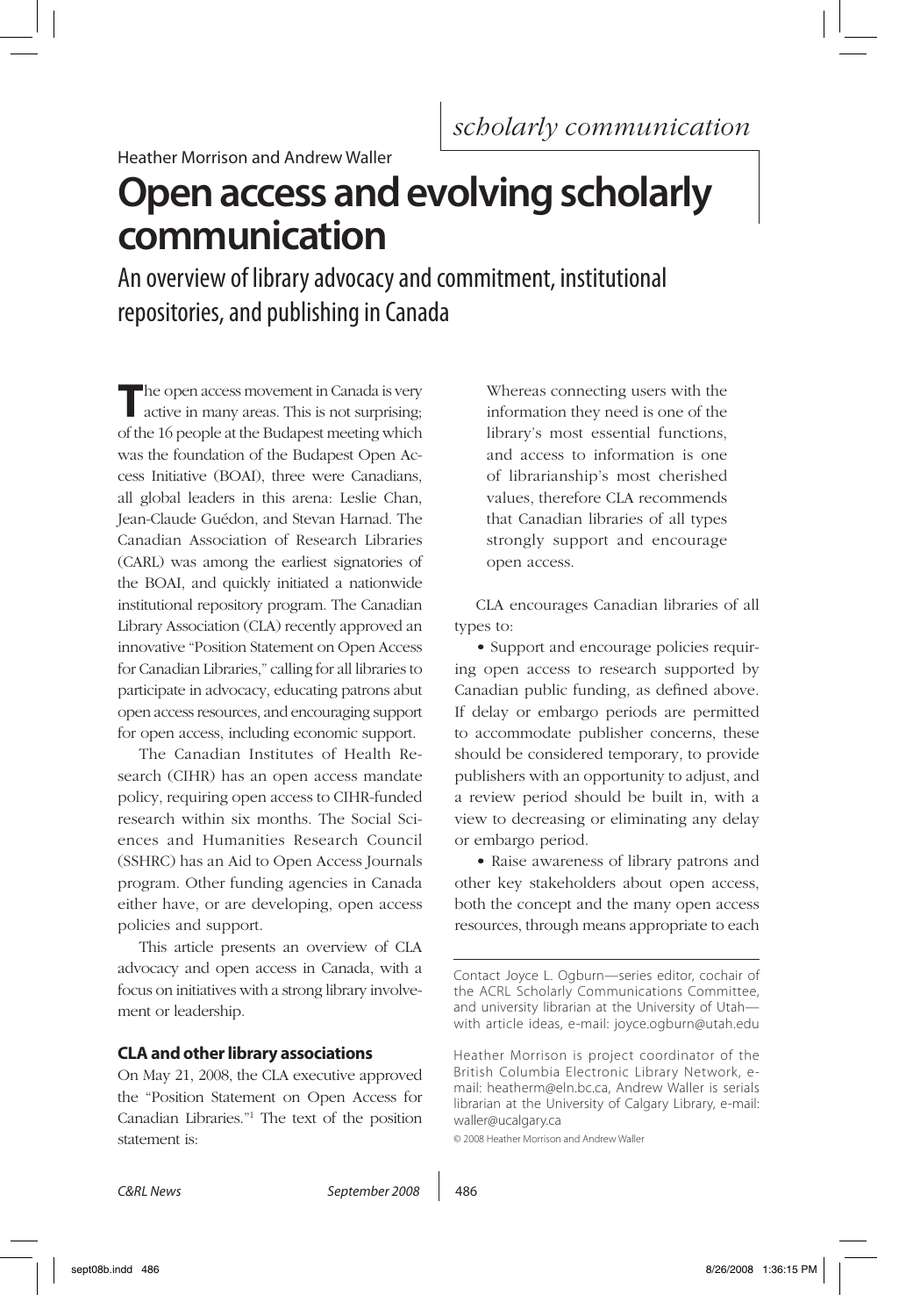library, such as education campaigns and promoting open access resources.

• Support the development of open access in all of its varieties, including gold (open access publishing) and green (open access selfarchiving). Libraries should consider providing economic and technical support for open access publishing, by supporting open access journals or by participating in the payment of article processing fees for open access. The latter could occur through redirection of funds that would otherwise support journal subscriptions, or through taking a leadership position in coordinating payments by other bodies, such as academic or government departments or funding agencies.

• Support and encourage authors to retain their copyright, through the use of the CARL/SPARC Author's Addendum or Creative Commons licensing, for example.

The "Position Statement on Open Access for Canadian Libraries" emerged from years of open access advocacy, education, and member consultation by CLA members, who endorsed a "Resolution on Open Access" in 2005. In 2006, a CLA Open Access Task Force was formed to draft policies on open access for CLA's own publications and to draft the "Open Access Position Statement." In 2007, CLA announced open access policies for its own publications that are so strong that they are almost an open communications policy; basically, if information is not confidential, it should be shared openly. CLA's newsletter "Feliciter" is openly accessible after a one-issue embargo period, authors are encouraged to self-archive, and no embargo is imposed on self-archived content. Monographs are considered for open access on a case-bycase basis.2

Other Canadian library associations, including the Canadian Association of Research Libraries (CARL) and provincial associations have been actively involved in open access advocacy in Canada, contributing strong pro-open-access submissions to open access policy consultations by research funding agencies. The British Columbia Library Association (BCLA) has been particularly active

in this area; BCLA is recognized on Peter Suber's Open Access Timeline as one of the early leaders in this area, having adopted a "Resolution on Open Access" in 2004.

#### **Open access repositories**

A manifestation of the "green" arm of the open access movement, open access repositories generally fall into two categories: institutional repositories, mostly maintained by universities (these sometimes contain non-open access digital content), and subject repositories, which are international. In Canada, there are a growing number of repositories, mostly of the institutional variety. As of late July 2008, the Registry of Open Access Repositories (ROAR)<sup>3</sup> lists 46 repositories in Canada, while the Directory of Open Access Journals (OpenDOAR)<sup>4</sup> lists 42. Most of these are new and small but growing; the three repositories with the most records (more than 10,000) are those belonging to the International Development Research Centre (IDRC), the University of Toronto, and the University of Calgary.

Many of these repositories are part of the CARL Institutional Repositories Program.5 There are 26 institutions listed as participants with several more indicated as being under development. The CARL program began in 2003 and was designed to support members as they established repositories. Now that this has largely been achieved, other issues are being investigated including usage statistics, metadata, and the creation of a repository advocacy toolkit. CARL also coordinates a cross-repository search service, the CARL Metadata Harvester.<sup>6</sup> This search service may prove to be particularly useful in identifying Canada-specific research, a long-term and ongoing issue when searching large subjectspecific databases.

New repositories are emerging on a regular basis in Canada. For instance, as this article was being completed, the National Research Council's (NRC) Institute for Scientific Information announced the creation of the NRC Publications Archive, with a December 2008 launch date.<sup>7</sup>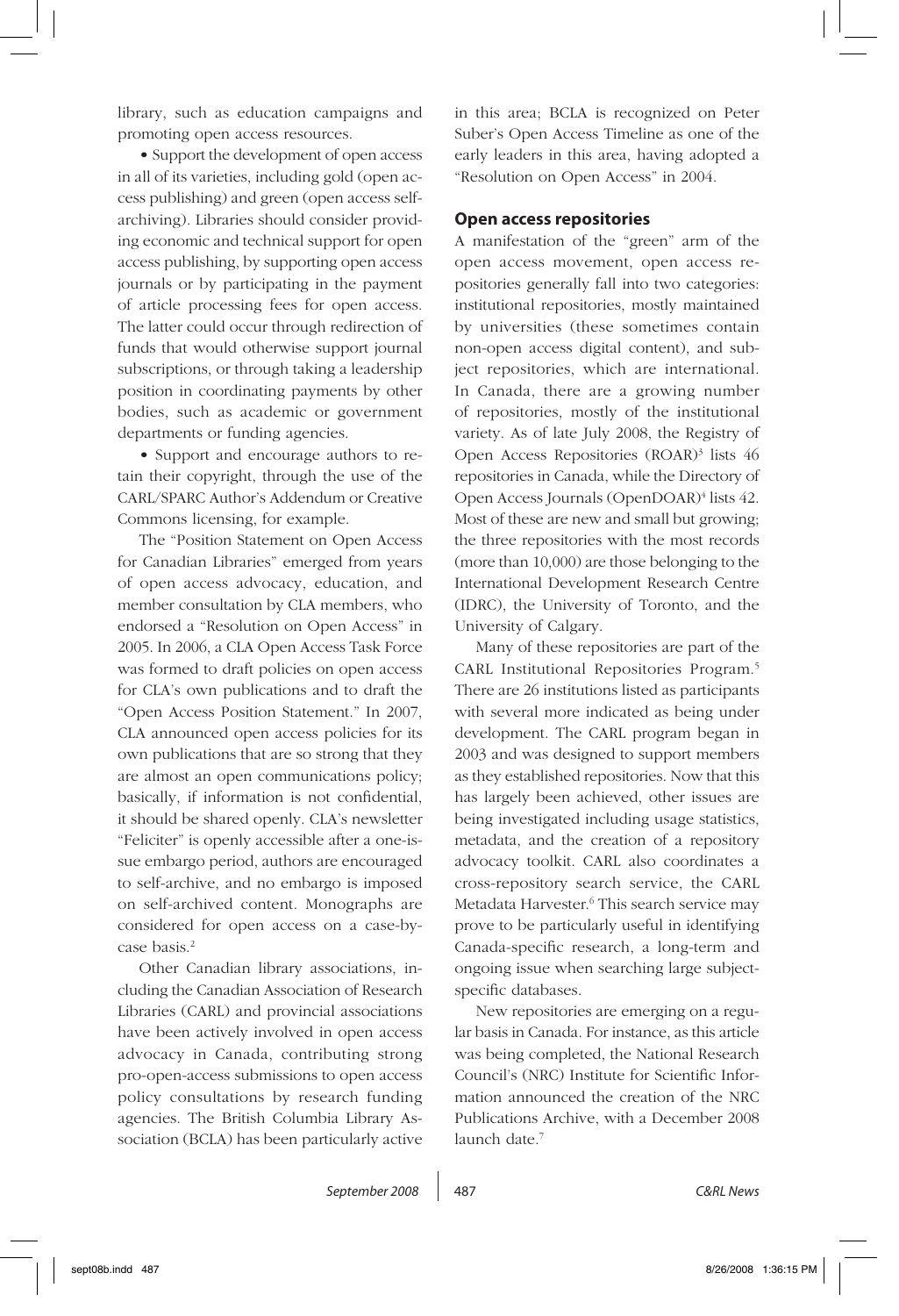#### **Funding agencies**

There are three main federal research funding agencies in Canada, the Social Sciences and Humanities Research Council (SSHRC), Canadian Institutes of Health Research (CIHR), and the Natural Sciences and Engineering Research Council (NSERC).

SSHRC adopted open access in principle in 2004. In time, SSHRC is likely to adopt an open access mandate policy for SSHRCfunded research; however, this has been delayed, with one of the key reasons being that many of Canada's social sciences and humanities publishers were not publishing online in 2004.

In addition to funding social sciences and humanities research, SSHRC coordinates a research journals support program for Canadian social sciences and humanities research journals. This is a common practice in many countries. For the vast majority of publishers, scholarly publishing, particularly in the social sciences and humanities, is a necessity for academic reasons, but not a profitable venture. In June 2007, SSHRC launched an Aid to Open Access Research Journals program,<sup>8</sup> designed to assist open access journals and to test new criteria for the journal subsidy program. The development of new criteria for journal readership is necessary because the original criteria for the subsidy program required a certain minimum number of subscribers, making it impossible for fully open access journals to qualify for subsidy.

In Fall 2007, CIHR announced a new policy, Policy on Access to Research Outputs<sup>9</sup> aimed at broadening the accessibility of CIHR-funded research. As of January 1, 2008, CIHR grant recipients are required to do their utmost to make sure that the peerreviewed journal articles that report the results of their research are published in an open access journal and/or are deposited in an open access repository. In the latter case, this must occur within six months of publication.

NSERC is working on a policy that will require open access to NSERC-funded

research; a draft is anticipated for March 2009.

It is likely that Canada's three research councils will harmonize their policies, so watch for a maximum six-month embargo, and support for either open access publishing or author self-archiving.

Canada's International Development Research Council (IDRC) has an open access policy and archive, and ambitious plans to provide open access to previously funded research since the inception of the council. Where open access cannot be provided, IDRC provides access through interlibrary loans. Canada's NRC is expected to announce an open access policy to take effect in January 2009 to fill its new archive which will open December 2008.

In Canada, there are also provincially based funding bodies, some of which are investigating, if not supporting, open access. For example, the Alberta Heritage Foundation for Medical Research allows the research allowance portion of Independent Investigator Awards Transition Awards to be used to cover open access publishing costs.10 The Ontario Institutes of Cancer Research (OICR) recently announced a strong open access mandate policy for OICR-funded researchers.11 One interesting feature of the OICR policy is a dedicated fund to assist researchers to pay article processing fees to publish in open access journals if they wish.

#### **Synergies**

Many Canadian university libraries are involved in a program called Synergies.12 Funded for three years by the Canadian Foundation for Innovation (CFI), Synergies is designed to assist Canada's social sciences and humanities journals to move into the online environment, and provide a decentralized, national approach to searching and preserving Canadian social sciences and humanities research. Synergies builds on the foundation of Érudit, $13$  a Quebecbased research publication service provider in existence since 1998 and Open Journal Systems  $(OJS)$ ,<sup>14</sup> a free, open source journal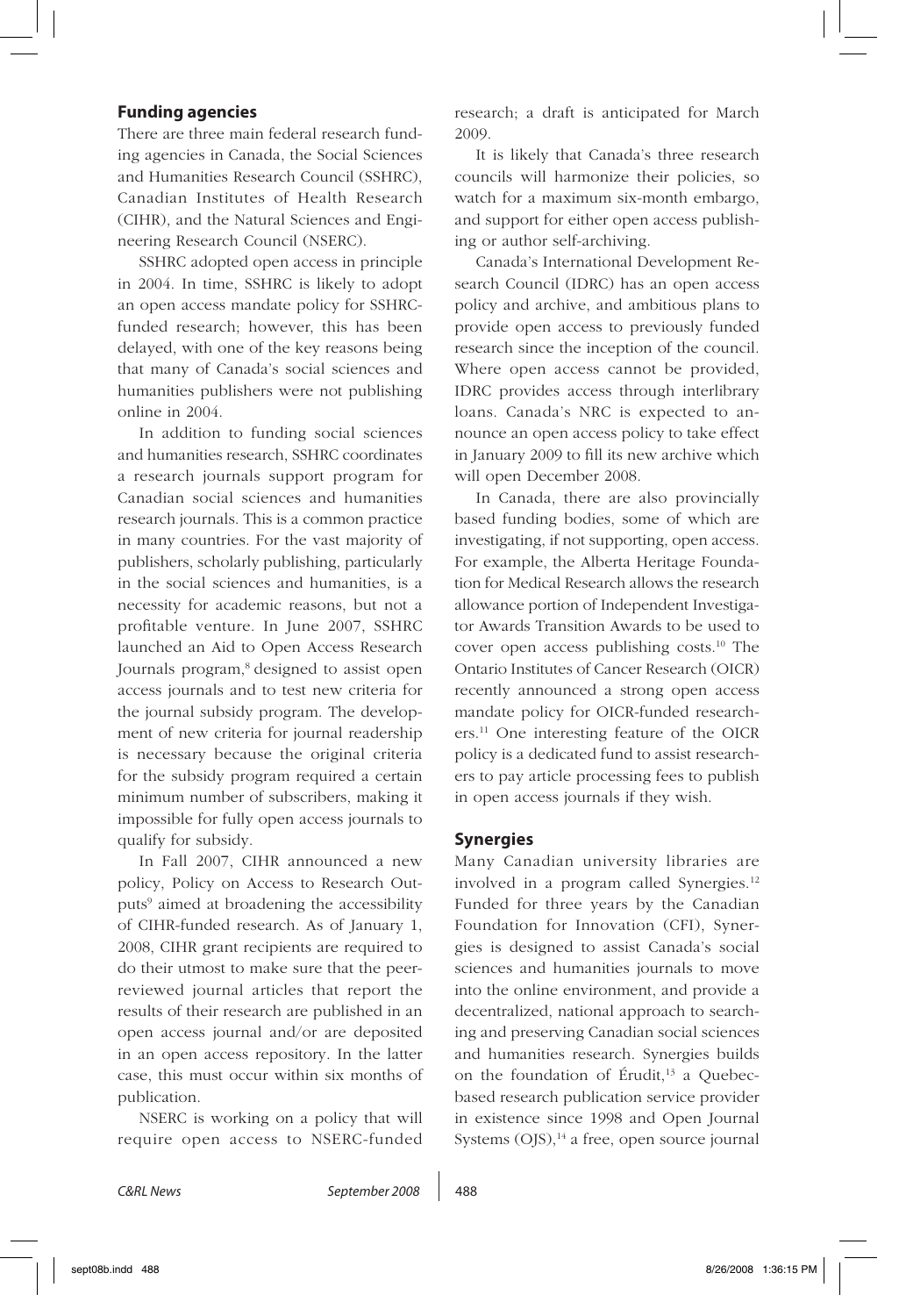publishing software initially developed by John Willinsky and colleagues as part of the Public Knowledge Project (PKP).15 OJS is currently used by about 1,500 journals around the world. While OJS supports subscription services, about half of the journals using OJS are fully open access, and almost all of the rest provide free access after an embargo period. While Synergies specifies no particular access model for individual journals, it is expected that at least some of the journals in the project will be openly accessible.

There are five members of the Synergies consortium, University of New Brunswick, Université de Montréal (lead institution), University of Toronto, University of Calgary, and Simon Fraser University, and 16 regional partners. Already, OJS hosting and support services are provided at many Canadian universities, generally through the library. For example, Simon Fraser University Library leads in the development of the OJS software, in addition to providing OJS hosting and support services for SFU faculty, and acting as a temporary host for country OJS journal portals, such as Vietnamese Journals Online. The University of Alberta libraries hosts about 17 journals using OJS, while York University Library maintains about 15 journals. Athabasca University Library is host to the International Coalition for the Advancement of Academic Publishing (ICAAP),<sup>16</sup> which includes independent journals as well as journals that Athabasca faculty members are involved with. Athabasca University is committed to becoming a fully open access press, and the library plays a key role in academic publishing at Athabasca.

## **Research data**

While open access has mostly dealt with journal content, there is increasing discussion about making other scholarly outputs, including research data, openly available, as well. There is a burgeoning open data movement and, in Canada, policy makers are starting to deal with the issue. For instance, the CIHR policy noted earlier requires the deposition upon publication of some research data (bioinformatics, atomic, molecular coordinate) into an appropriate public repository.

### **Submission fee support**

The "gold" arm of the open access movement involves the reform of scholarly publishing, from an environment where access is only by subscription or pay-per-view to one where everyone with an Internet connection can look at material freely. This necessitates changes to business models for publishers. In the case of some journal publishers, a submission fee is charged in order for accepted articles to appear in an open access journal (or as an openly accessible article in a nonopen access journal). While some grants allow for monies to be used to cover these charges (such as AHFMR discussed earlier), not all authors have access to funds that will permit this. Consequently, some universities, usually via the library, are paying submission fees for the authors from their institutions. In Canada, the first institution to set up such a program is the University of Calgary. The University of Calgary Open Access Authors Fund<sup>17</sup> began September 2008 and will cover submission fees for accepted articles that are slated to appear in fully open access journals and in "hybrid" open access journals that offer institutional subscription rebates based on the take up of their open access option. The University of Calgary is the sixth institution worldwide to create a submission fee support program.

#### **Conclusion**

The open access movement is flourishing in Canada, just as it is around the globe. The Directory of Open Access Journals lists 107 fully open access, peer-reviewed journals that are based in Canada (as of July 2008), and many more are in the works. Canadian libraries and librarians are leaders in open access advocacy and support for open access publishing and self-archiving. Most of Canada's research funding agencies either